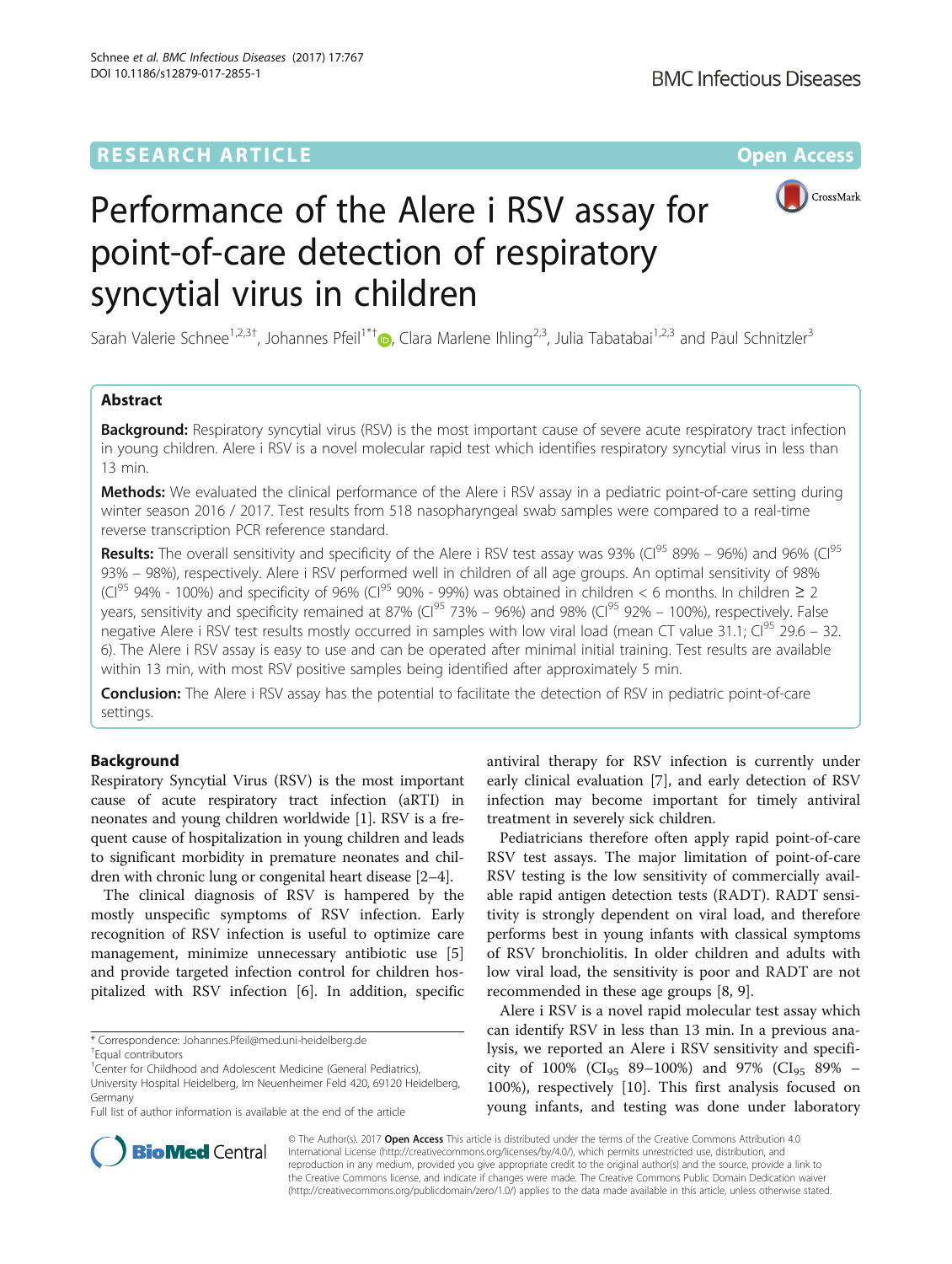conditions which may not reflect the performance in point-of-care settings.

In the current study, we addressed these limitations and applied the Alere i RSV test assay in a pediatric point-of-care setting on a larger study population across different pediatric age groups. The objective of this analysis was to report an estimate of the Alere i RSV test performance in a pediatric point-of-care setting.

## Methods

## Study cohort and sampling procedure

Between November 2016 and March 2017, we prospectively collected 533 nasopharyngeal swabs (NPS) in the outpatient department of the Center of Childhood and Adolescent Medicine Heidelberg, Germany. Study inclusion criteria were I) age < 18 years, II) clinical symptoms of an acute respiratory infection, and III) indication for hospitalization according to the clinical judgment of the attending physician. Patients with clinical symptoms of an acute respiratory infection included cases of upper respiratory tract infection (URTI), otitis media, croup, bronchiolitis, bronchitis and pneumonia.

Nasopharyngeal swabs were collected by local staff in 1 ml viral transport media (VTM; MSwab; Copan, Brescia, Italy). 200 μl of the VTM were directly used for point-of-care testing with the Alere i RSV assay. The remaining sample was transferred to the virology diagnostic laboratory, and stored in 200 μl aliquots at −80 °C until further analysis.

Attending pediatricians prospectively reported medical information on a standardized data sheet, including the duration of clinical symptoms, demographic and clinical data.

#### Alere i RSV assay

Alere i RSV test assays were applied in the pediatric outpatient department. The test procedure followed the Alere i RSV package insert [\[11\]](#page-5-0). In brief, 200 μl of the respiratory sample was added to the sample receiver containing 2.5 ml elution buffer. Two 100 μl volumes were added to the test base with the provided transfer cartridge for isothermal amplification.

Alere i RSV assays were conducted by attending physicians or nurses working in the pediatric outpatient department. All operators were allowed to carry out the test assay only after an initial hands-on-training. Test results were printed and reported on the medical datasheet. Invalid test results were re-tested immediately.

#### Reference standard (RT-PCR test procedures)

The Alere i RSV assay was evaluated against a CEmarked real-time reverse transcriptase polymerase chain reaction assay (RT-PCR).

For RT-PCR analysis, RNA was extracted from 140 μl respiratory specimen using the QIAamp® viral RNA mini kit (Qiagen, Hilden, Germany) according to the manufacturer's protocol. Amplification and detection of viral RNA was performed by FTD respiratory pathogens 21 multiplex PCR (FTD 21, Fast-track diagnostics Ltd., Sliema, Malta) on a LightCycler® 480 instrument II (Roche, Mannheim, Germany). The FTD 21 assay can detect the following pathogens: influenza A, H1N1 or B, rhinovirus, respiratory syncytial virus, bocavirus, adenovirus, parainfluenza 1, 2, 3 or 4, coronavirus NL63, 229E, OC43 or HKU1, parechovirus, enterovirus, human metapneumovirus A/B and Mycoplasma pneumoniae.

FTD 21 results that did not correspond to the Alere i test assay were verified by a second RT-PCR assay. For this purpose, RNA was extracted from an independent sample aliquot and analyzed by altona RealStar PCR (altona RealStar RSV RT-PCR, altona Diagnostics, Hamburg, Germany). To preclude possible discrepancies between the two RT-PCR methods, samples with different results in monoplex and multiplex PCR were again tested by the FTD 21 assay (Additional file [1:](#page-4-0) Figure S3).

Both the FTD 21 and the altona RealStar assay were initially evaluated using defined RSV A and RSV B positive and negative samples from patients, from the German RSV reference laboratory and from the official German proficiency testing panel. Results with a cycle threshold  $(C_T)$  value of <35 were considered positive.

For sub-typing of RSV positive samples, Sanger sequencing targeting the second hyper-variable region of the G gene was performed using primer pairs as previously described [\[12\]](#page-5-0). Resulting sequences were assembled and edited using the SEQMAN II software of the Lasergene package (DNAstar, Madison, WI) and allocated to subtype RSV A or RSV B using the Basic Local Alignment Search Tool (BLAST; <http://blast.ncbi.nlm.nih.gov>).

#### Statistical analysis and data reporting

Statistical analyses were conducted using Stata/IC13.0 (StataCorp. LP, College Station, TX, USA). Mann-Whitney-U-test was applied to compare  $C_T$  values in samples with true positive versus false negative Alere i RSV result. The Alere i RSV sensitivity in RSV A versus RSV B positive samples was compared using the  $\chi^2$ -Test. P values <0.05 were considered statistically significant. Data reporting was done according to STARD 2015 recommendations [\[13](#page-5-0)].

## Results

From November 2016 to March 2017, 533 NPS were collected from 499 children presenting with symptoms of acute respiratory tract infection. Fifteen samples were excluded from the final analysis due to unavailability of sample aliquots for RT-PCR testing  $(n = 7)$ , duplicate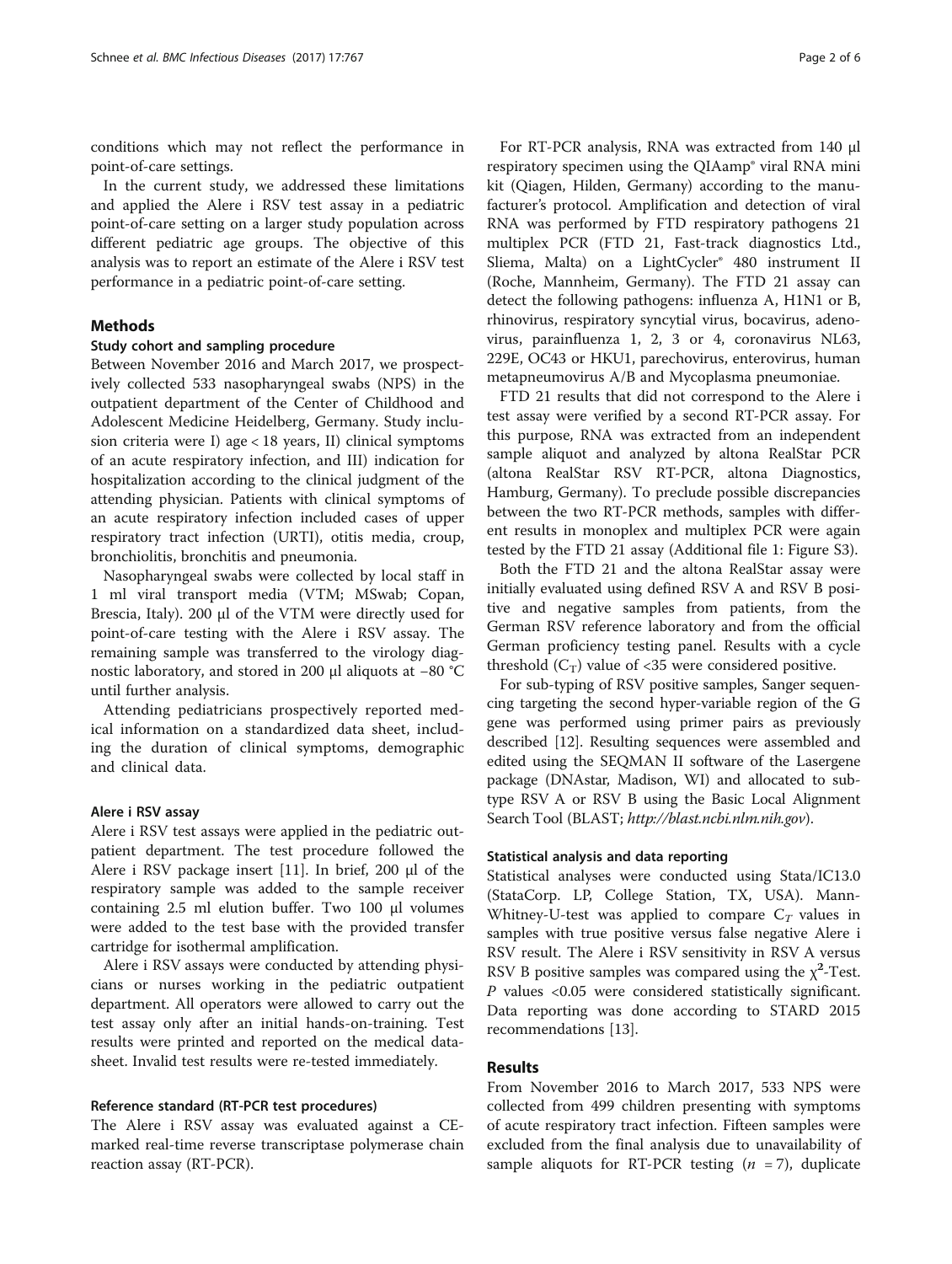

Table 1 Baseline demographic and clinical characteristics of 518 study participants

| $N = 518$                                  | n   | % of total |
|--------------------------------------------|-----|------------|
| gender                                     |     |            |
| male                                       | 292 | 57%        |
| female                                     | 226 | 43%        |
| age                                        |     |            |
| 0-5 months                                 | 212 | 41%        |
| 6-11 months                                | 76  | 15%        |
| 12-23 months                               | 107 | 21%        |
| $\geq$ 2 years                             | 123 | 24%        |
| duration of clinical symptoms on admission |     |            |
| $\leq$ 3 days                              | 276 | 53%        |
| $> 3$ days                                 | 218 | 42%        |
| unknown                                    | 24  | 5%         |
| admission diagnosis                        |     |            |
| URTI                                       | 81  | 16%        |
| LRTI                                       | 257 | 49%        |
| non-respiratory                            | 180 | 35%        |

We grouped the admission diagnoses in cases of URTI ( $n = 81$ , including URTI, otitis media and croup), LRTI ( $n = 257$ , including bronchiolitis, bronchitis and pneumonia) and non-respiratory admission diagnoses ( $n = 180$ ). The latter includes children admitted for non-respiratory reasons (e.g. febrile convulsion, diarrhea) with concomitant acute RTI

sampling of patients during one hospital stay  $(n = 7)$ , or missed re-testing of an initially invalid Alere i RSV test result  $(n = 1)$ .

Five hundred eighteen samples (97% of 533 collected NPS) from 492 children were included in the final analysis (Fig. 1). Demographic and clinical characteristics of the study participants are summarized in Table 1.

Alere i RSV was positive in 43% (224/518) and negative in 57% (294/518). In comparison to the RT-PCR reference standard, the Alere i RSV test result was true positive in 213 and true negative in 278 samples, respectively. False positive test results were reported in 11 patients, and 16 patients were identified with false negative Alere i RSV test outcome (Table 2). The overall Alere i RSV test sensitivity and specificity was  $93\%$  (CI<sub>95</sub>) 89% – 96%) and 96% (CI<sub>95</sub> 93% – 98%), respectively.

The mean FTD 21  $C_T$  value of true positive samples was 17.7 (CI<sub>95</sub> 17.1-18.3; range 11.7-34.6). NPS with false negative Alere i RSV result had a significantly higher mean  $C_T$  value of 31.1 (CI<sub>95</sub> 29.6–32.6; range 25.4–34.5, P < 0.001; Mann-Whitney-U-test).

Table 2 Cross tabulation of Alere i RSV test results by the RT-PCR result

|                 |     | Alere i RSV positive Alere i RSV negative | total |
|-----------------|-----|-------------------------------------------|-------|
| RT-PCR positive | 213 | 16                                        | 229   |
| RT-PCR negative | -11 | 278                                       | 289   |
| total           | 224 | 294                                       | 518   |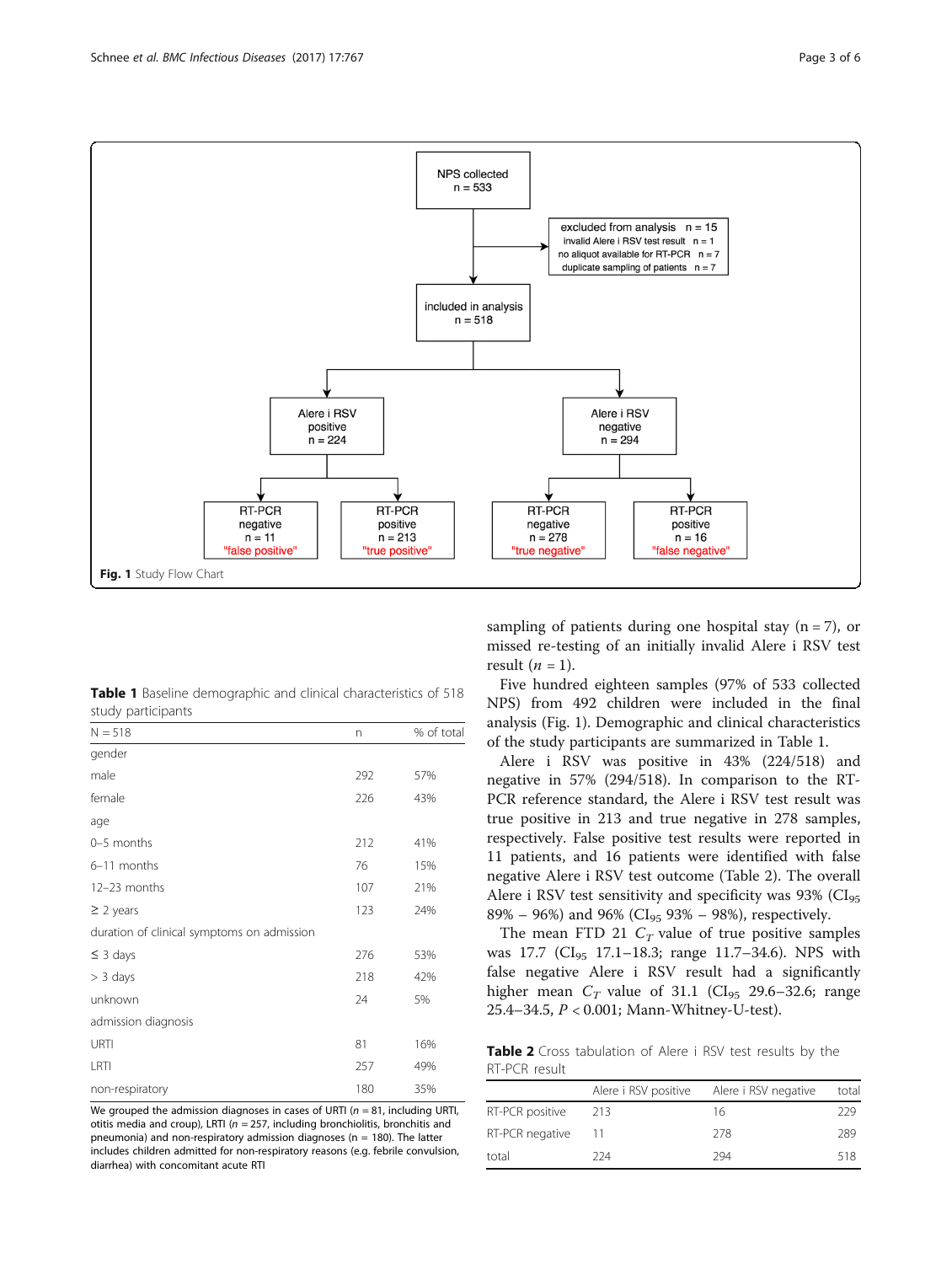|                     | Alere i RSV test result |                | sensitivity in<br>total | Alere i RSV test result     |                      | total                | specificity |                                |
|---------------------|-------------------------|----------------|-------------------------|-----------------------------|----------------------|----------------------|-------------|--------------------------------|
|                     | true positive<br>213    | false negative |                         | % $(Cl_{95})$<br>93 (89-96) | true negative<br>278 | false positive<br>11 | 289         | in % $(Cl_{95})$<br>96 (93-98) |
|                     |                         | 16<br>229      |                         |                             |                      |                      |             |                                |
| admission diagnosis |                         |                |                         |                             |                      |                      |             |                                |
| URTI                | 21                      | $\mathbf 0$    | 21                      | 100 (84-100)                | 57                   | 3                    | 60          | 95 (86-99)                     |
| LRTI                | 159                     | 6              | 165                     | 96 (92-99)                  | 89                   | 3                    | 92          | 97 (91-99)                     |
| non-respiratory     | 33                      | 10             | 43                      | $77(61 - 88)$               | 133                  | 5                    | 138         | 96 (92-99)                     |
| age group           |                         |                |                         |                             |                      |                      |             |                                |
| 0-5 months          | 112                     | $\overline{2}$ | 114                     | 98 (94-100)                 | 94                   | $\overline{4}$       | 98          | 96 (90-99)                     |
| 6-11 months         | 33                      | $\overline{2}$ | 35                      | 94 (81-99)                  | 40                   |                      | 41          | 98 (87-100)                    |
| 12-23 months        | 34                      |                | 41                      | 83 (68-93)                  | 62                   | 4                    | 66          | 94 (85-98)                     |
| $\geq$ 2 years      | 34                      |                | 39                      | 87 (73-96)                  | 83                   |                      | 85          | 98 (92-100)                    |
|                     |                         |                |                         |                             |                      |                      |             |                                |

**Table 3** Alere i RSV test sensitivity and specificity by admission diagnosis and age group

RSV A infection was detected in 65% (149 / 229) and RSV B in 32% (74 / 229) of RSV positive NPS. In two samples, both RSV A and B were identified. In 4 cases, no subtype could be determined. The sensitivity of the Alere i RSV assay was 93% ( $CI_{95}$  87% – 96%) in RSV A and 96% ( $CI_{95}$  89% – 99%) in RSV B positive samples. This difference was not statistically significant ( $P = 0.3$ ,  $\chi^2$ -Test).

From the clinical perspective,  $C_T$  values were higher (and hence viral load lower) in respiratory specimens of older children and children admitted for non-respiratory reasons with concomitant respiratory tract infection (Additional file [1](#page-4-0): Table S1). In consequence, the Alere i RSV sensitivity was 98% ( $CI_{95}$  94% - 100%) in children <6 months, 94% (CI95 81% - 99%) in children 6– 11 months, 83% (CI95 68% - 93%) in children 12– 23 months and 87% ( $CI_{95}$  73% - 96%) in children above 2 years of age (Table 3). In children hospitalized for URTI or LRTI, the Alere i RSV test sensitivity was 100% (CI<sub>95</sub> 84-100%) and 96% (CI<sub>95</sub> 92-99%), respectively. In children who were admitted for non-respiratory reasons, we found a sensitivity of 77% ( $CI_{95}$  61% – 88%) (Table 3). As illustrated in Additional file [1](#page-4-0): Figure S2, the relatively poor sensitivity in this group resulted from a high proportion of samples with low viral load ( $C_T$  value >30), and coinfection with Influenza A, Parainfluenza, Rhinovirus or Coronavirus was detected in 5 / 10 cases.

We did not undertake comprehensive analytical specificity testing but note that the 289 NPS with negative RT-PCR result included samples tested positive for Influenza A, H1N1 or B  $(n = 42)$ , Rhinovirus  $(n = 99)$ , Bocavirus (n = 23), Adenovirus (n = 18), Parainfluenza 1, 2, 3 or 4 (n = 36), Coronavirus NL63, 229E, OC43 or HKU1 ( $n = 41$ ), Parechovirus ( $n = 3$ ), Enterovirus ( $n = 3$ ), Human metapneumovirus  $A/B$  ( $n = 12$ ) and Mycoplasma pneumoniae  $(n = 3)$ . In RSV positive specimens, observed coinfections included *Rhinovirus* ( $n = 38$ ), Coronavirus (n = 25), Parainfluenza (n = 12), Bocavirus (n =

9) and *Influenza* ( $n = 8$ ). In 65 cases, neither RSV nor any of the above-mentioned pathogens were detected.

In our point-of-care setting, positive test results were identified after a mean duration of 5.1 min ( $CI_{95}$  4.9– 5.2 min; range 4.7–10.0 min). This included both sample pre-heating (3 min) and the amplification reaction. After the first testing, invalid results were reported in 6% (29/ 518). These NPS were directly retested, and valid (positive or negative) results were obtained in all cases.

#### **Discussion**

We found that the novel Alere i RSV assay has a sensitivity of 93% ( $CI_{95}$  89% – 96%) and a specificity of 96%  $(Cl_{95}$  93% – 98%) in a pediatric point-of-care setting. The test is user-friendly and test results are obtained in less than 13 min, with most positive test results being identified after approximately 5 min.

No direct comparison of Alere i RSV versus RADT was done in our study. Based on published data, the expected RADT sensitivity in young children is approximately 80% [\[9](#page-5-0)]. In our study setting, we previously found a RADT sensitivity of 63% (CI<sub>95</sub> 55–72%) [\[14](#page-5-0)] and 55%  $(Cl_{95} 45\% - 64\%)$  [\[15](#page-5-0)] over two different winter seasons. The Alere i RSV sensitivity is clearly superior to the expected RADT performance.

In children aged 24–35 months with lower viral load, the use of RADT is particularly limited with reported sensitivity of approximately 60% [\[16](#page-5-0)]. In patients ≥2 years of age, we found an Alere i sensitivity and specificity of 87% and 98% in comparison to our RT-PCR reference standard, respectively. The Alere i assay is suitable for point-of-care detection of RSV in children across all age groups.

Other sensitive rapid nucleic acid amplification assays are available for early detection of RSV infection. These assays require a testing time of at least 30 min to more than 1 h [\[17](#page-5-0), [18](#page-5-0)]. Alere i RSV test results are available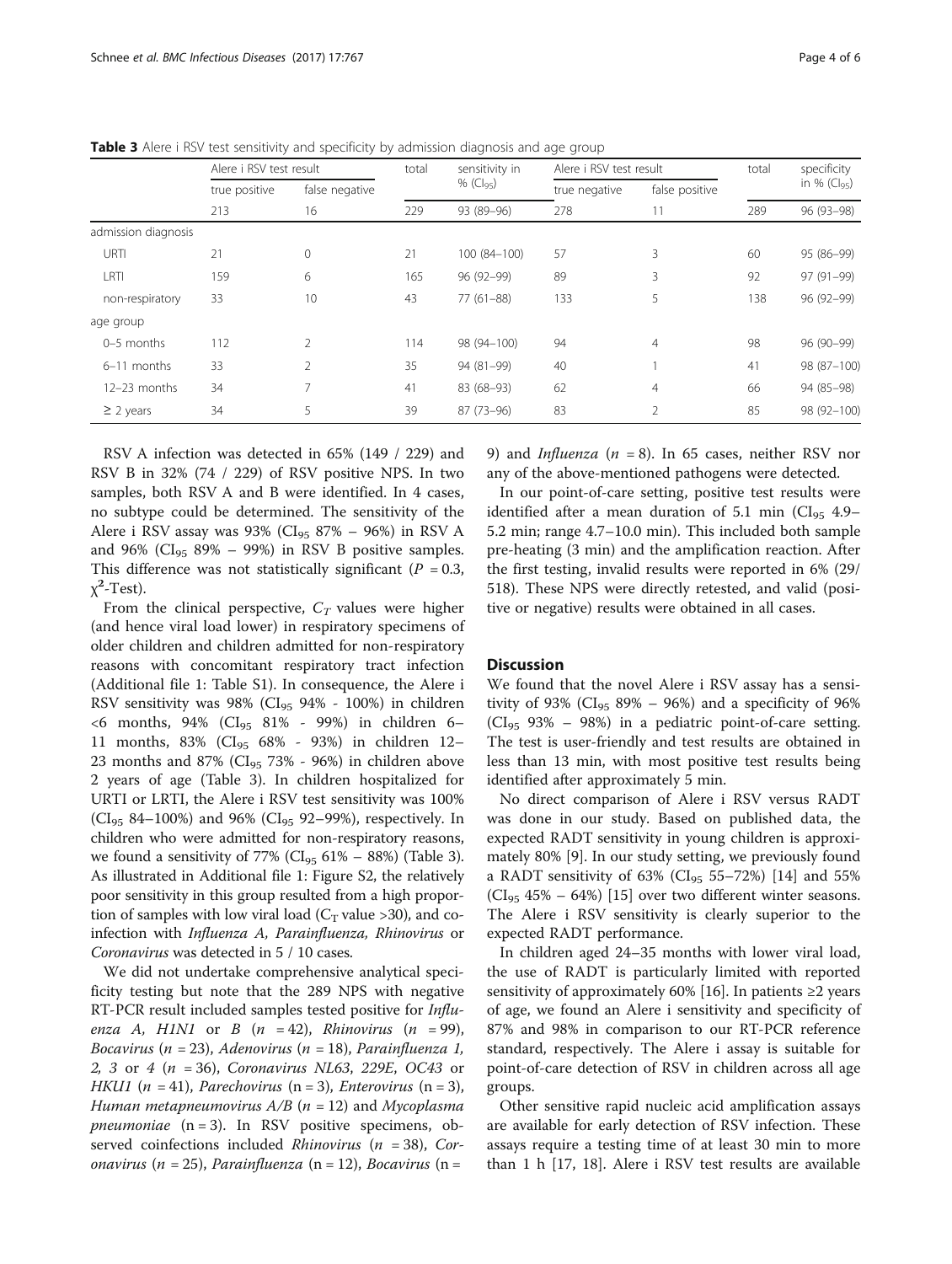<span id="page-4-0"></span>within 13 min, and positive test results are called out after a mean duration of approximately 5 min.

A limitation of our study is the use of VTM for Alere i RSV testing instead of directly inserting the swab to the Alere test base. Using VTM was required to establish the RT-PCR reference standard. This procedure is in accordance with the Alere i RSV package insert, but implies that samples are 1:5 diluted in comparison to directly inserting the swab. In our analysis, this could have provoked false negative results in samples with low viral load, and regular point-of-care users might prefer direct, non-diluted testing of swab specimens. Second, we compared Alere i RSV test results against a multiplex RT-PCR reference standard. Only divergent results were further evaluated by monoplex RT-PCR. Multiplex RT-PCR is usually slightly less sensitive than monoplex RT-PCR in samples with low viral load. [\[19\]](#page-5-0) In pediatric patients, viral loads are usually high and in fact, 95% of our RSV positive samples had a  $C_T$  value <30. We therefore believe that multiplex RT-PCR is a rigorous reference standard in our study cohort, but acknowledge that applying a monoplex RT-PCR reference standard might have resulted in a slightly lower sensitivity of the Alere i RSV assay.

In summary, we evaluated the novel Alere i RSV assay in a pediatric emergency setting against a RT-PCR reference standard. The Alere i RSV performed well in the point-of-care setting, and sensitive test results were obtained across all pediatric age groups within 13 min. The assay requires a shorter test time than other currently available molecular test assays, and provides a significantly higher sensitivity than RADT assays.

### Conclusions

The Alere i RSV assay performs well in the pediatric point-of-care setting. The assay is easy to use, and the high sensitivity and specificity of test results help pediatricians to act appropriately both in patients with and without RSV infection.

## Additional file

[Additional file 1:](dx.doi.org/10.1186/s12879-017-2855-1) Supplementary Files (DOCX 206 kb)

#### Abbreviations

altona RealStar PCR: altona RealStar RSV RT-PCR, altona Diagnostics, Hamburg, Germany; aRTI: acute respiratory tract infection; CT: cycle threshold; FTD 21: FTD respiratory pathogens 21 multiplex PCR; LRTI: lower respiratory tract infection; NPS: nasopharyngeal swabs; RADT: rapid antigen detection tests; RSV: Respiratory syncytial virus; RT-PCR: real-time reverse transcriptase polymerase chain reaction assay; URTI: upper respiratory tract infection; VTM: viral transport media

#### Acknowledgements

We thank the physicians and nurses at the Center for Childhood and Adolescent Medicine for collecting respiratory samples and the technicians in the virology diagnostic laboratory for excellent technical assistance.

#### Funding

Alere i RSV and RT-PCR tests were partly provided by Alere free of charge. Alere had no influence on the study procedure and analysis of study results. S.V.S., C.I. and J.T. are financially supported by fellowships of the German Center for Infectious Diseases (DZIF). J.P. is the recipient of an HRCMM (Heidelberg Research Center for Molecular Medicine) Career Development Fellowship.

#### Availability of data and materials

All data generated or analysed during this study are included in this published article and its supplementary information files.

#### Authors' contributions

SVS, JP and CMI conducted study experiments. SVS and JP wrote the manuscript. All authors (SVS, JP, CMI, JT and PS) contributed to the interpretation of study results and approved the final version of this manuscript.

#### Ethics approval and consent to participate

This study was approved by the Ethical Research Board of the University Hospital Heidelberg, Germany (S-547/2015). All samples and medical information included in this study were obtained during routine medical care. Written consent for the analysis and publication of the data included in this study was obtained from all parents or guardians.

#### Consent for publication

Not applicable

#### Competing interests

Alere i RSV and RT-PCR test materials were partly provided by Alere free of charge.

#### Publisher's Note

Springer Nature remains neutral with regard to jurisdictional claims in published maps and institutional affiliations.

#### Author details

<sup>1</sup> Center for Childhood and Adolescent Medicine (General Pediatrics), University Hospital Heidelberg, Im Neuenheimer Feld 420, 69120 Heidelberg, Germany. <sup>2</sup>German Center for Infection Research (DZIF), Heidelberg partner site, Heidelberg, Germany. <sup>3</sup>Center for Infectious Diseases, Virology, University Hospital Heidelberg, Heidelberg, Germany.

#### Received: 23 August 2017 Accepted: 26 November 2017 Published online: 13 December 2017

#### References

- 1. Nair H, Nokes DJ, Gessner BD, Dherani M, Madhi SA, Singleton RJ, O'Brien KL, Roca A, Wright PF, Bruce N, et al. Global burden of acute lower respiratory infections due to respiratory syncytial virus in young children: a systematic review and meta-analysis. Lancet. 2010;375:1545–55.
- 2. Bashir U, Nisar N, Arshad Y, Alam MM, Ashraf A, Sadia H, Kazi BM, Zaidi SS. Respiratory syncytial virus and influenza are the key viral pathogens in children <2 years hospitalized with bronchiolitis and pneumonia in Islamabad Pakistan. Arch Virol. 2017;162:763–73.
- 3. Iwane MK, Edwards KM, Szilagyi PG, Walker FJ, Griffin MR, Weinberg GA, Coulen C, Poehling KA, Shone LP, Balter S, et al. Population-based surveillance for hospitalizations associated with respiratory syncytial virus, influenza virus, and parainfluenza viruses among young children. Pediatrics. 2004;113:1758–64.
- 4. Schanzer DL, Langley JM, Tam TW. Hospitalization attributable to influenza and other viral respiratory illnesses in Canadian children. Pediatr Infect Dis J. 2006;25:795–800.
- 5. Adcock PM, Stout GG, Hauck MA, Marshall GS. Effect of rapid viral diagnosis on the management of children hospitalized with lower respiratory tract infection. Pediatr Infect Dis J. 1997;16:842–6.
- 6. Madge P, Paton JY, McColl JH, Mackie PL. Prospective controlled study of four infection-control procedures to prevent nosocomial infection with respiratory syncytial virus. Lancet. 1992;340:1079–83.
- 7. Jorquera PA, Tripp RA. Respiratory syncytial virus: prospects for new and emerging therapeutics. Expert review of respiratory medicine. 2017;